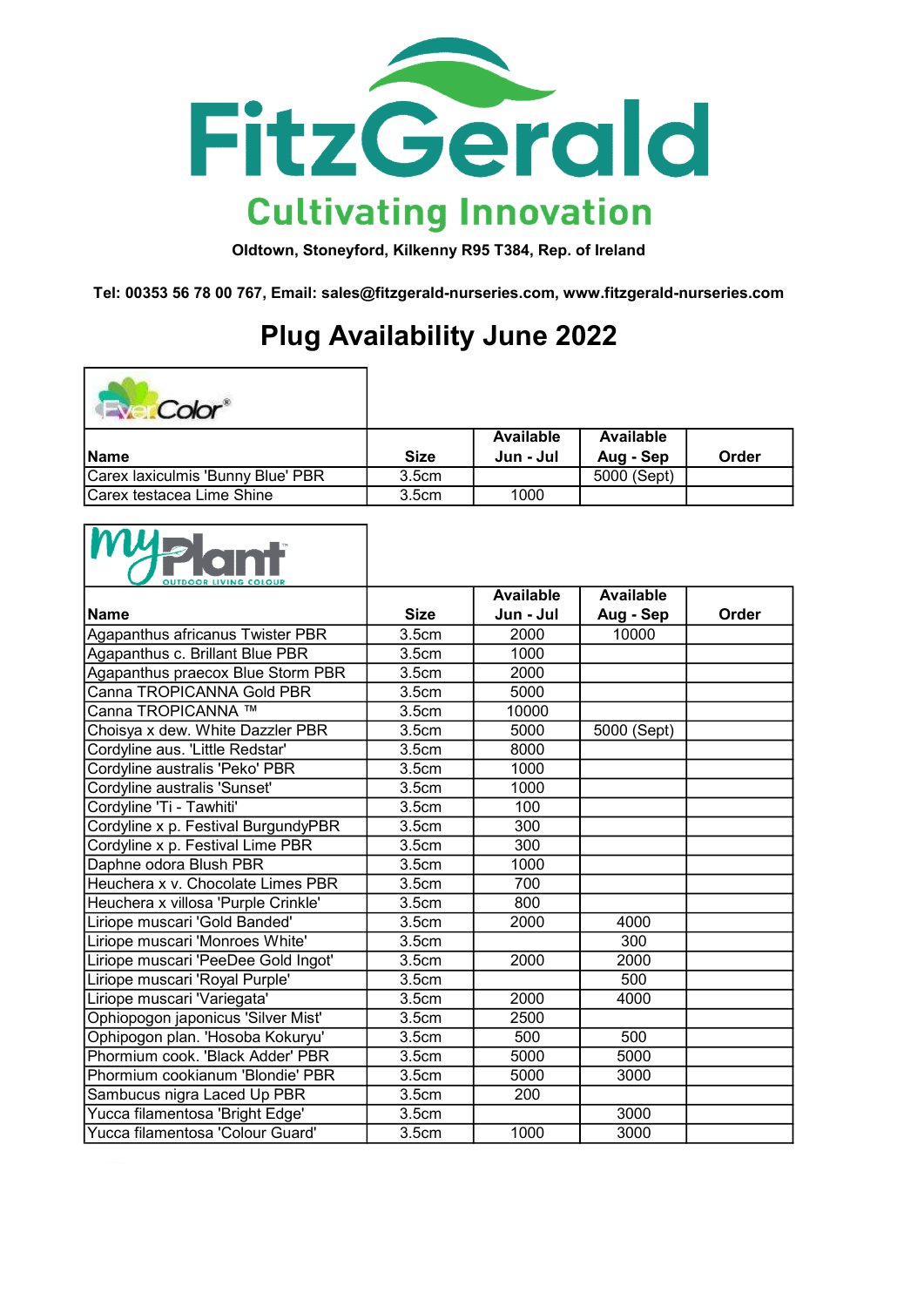| <b>The Chef's</b><br><b>Farm</b><br>ਸਿੰਗ੍<br><b>SUPERFOODS FOR YOU</b> |             |           |           |       |
|------------------------------------------------------------------------|-------------|-----------|-----------|-------|
|                                                                        |             | Available | Available |       |
| <b>Name</b>                                                            | <b>Size</b> | Jun - Jul | Aug - Sep | Order |
| Colocasia esculenta 'Bun Long'                                         | 3.5cm       | 1500      | 300       |       |
| Colocasia esculenta 'Iliuaua'                                          | 3.5cm       | 2000      | 500       |       |
| Colocasia esculenta 'Mana Uliuli'                                      | 3.5cm       | 2000      | 500       |       |
| Eutrema japonicum 'Mazuma Selection                                    | 3.5cm       | 800       |           |       |